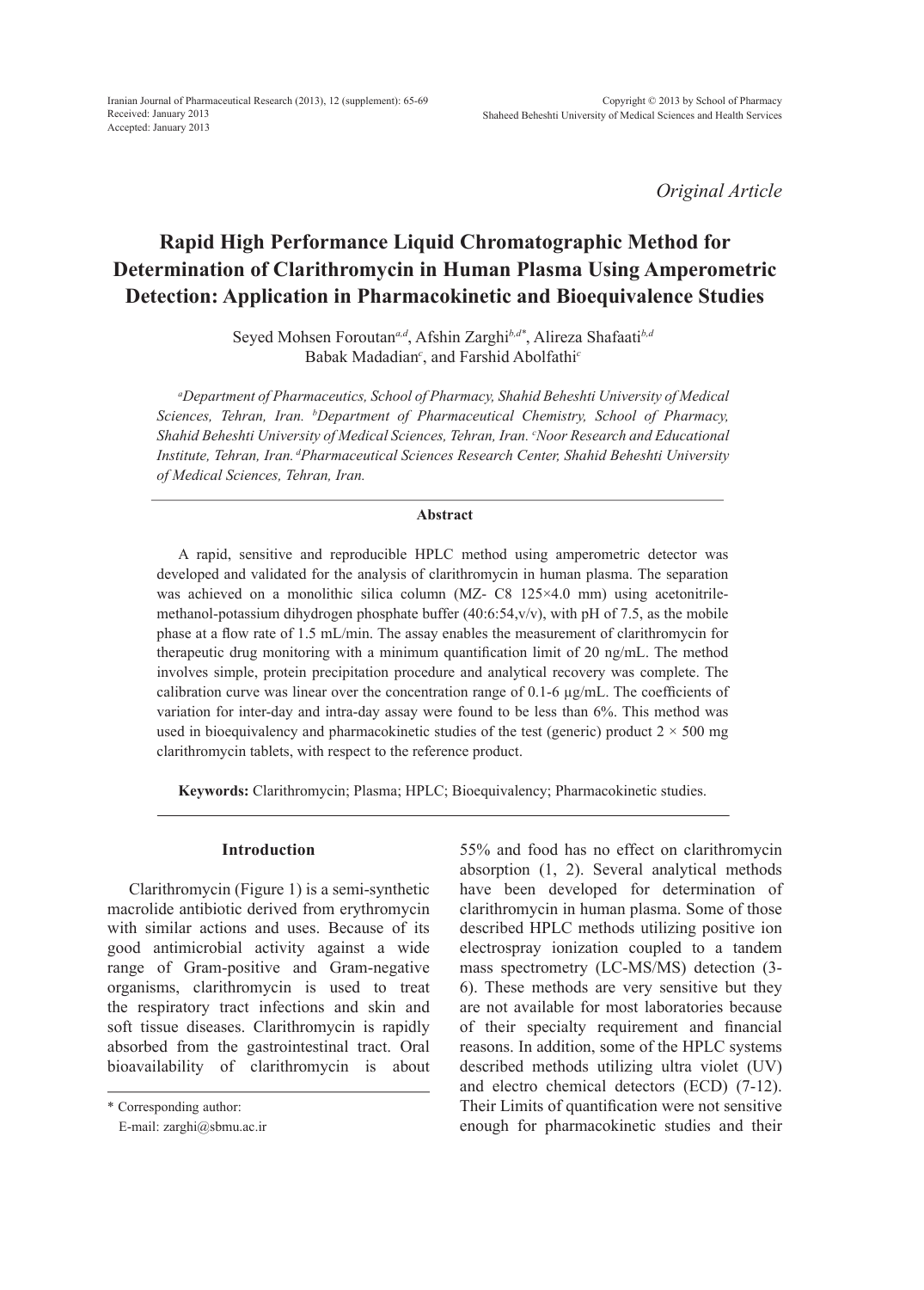sample preparations required derivatization or extraction steps and were time consuming.

The present study describes a rapid and validated HPLC method using a monolithic column with amperometric detection, which enables the determination of clarithromycin with good accuracy at low drug concentrations in plasma. Separation was performed on a reversedphase column. The sample preparation only involves a simple one-step protein precipitation and no evaporation step is required. We also demonstrate the applicability of this method for bioequivalency and pharmacokinetic studies in humans.

#### **Experimental**

### *Chemicals*

Clarithromycin and Roxithromycin were supplied by Dorsa Daru Pharmaceutical Company (Dorsa Daru, Tehran, Iran). Clarithromycin is available as an oral tablet containing 500 mg of clarithromycin and other inactive ingredients. HPLC-grade acetonitrile and methanol and all other chemicals were obtained from Merck (Merck, Darmstadt, Germany). Water was obtained by double distillation and purified additionally with a Milli-Q system.

## *Instruments and chromatographic conditions*

The chromatographic apparatus consisted of a model Wellchrom K-1001 pump, a model Rheodyne 7125 injector and Amperometric Detector +1.250 V, sens: 100 nA connected to a model Eurochrom 2000 integrator, all from Knauer (Berlin, Germany). The separation was performed on Chromolith Performance (MZ-C8 125\*4.0 mm) column from Merck (Darmstadt, Germany). The mobile phase consisted acetonitrile- methanol-potassium dihydrogen phosphate buffer (40:6:54, v/v), with pH of 7.5, at a flow rate of 1.5 mL/min. The mobile phase was prepared daily and degassed by ultrasonication before use. The mobile phase was not allowed to recirculate during the analysis.

### *Sample preparation*

To 500 µL of plasma in a glass-stoppered 15 mL centrifuge tube were added 50 µL of roxithromycin as internal standard (20 µg/mL) and 500 µL of acetonitrile. After mixing (30 s), the mixture was centrifuged for 10 min at 4000 rpm. Then 30 µL of supernatant was injected into liquid chromatography.

### *Biological samples*

Twelve healthy male volunteers were included in this study. The study protocol was approved by the Ethics Committee of Shahid Beheshti University of Medical Sciences and written informed consent was obtained from the volunteers. Clarithromycin was administered in a double dose of 500 mg to the volunteers after overnight fasting. Plasma samples were collected at several intervals after dosing and then frozen immediately at - 20°C until assayed.

#### *Stability*

The stability of clarithromycin was assessed for spiked plasma samples stored at - 20°C for up to two months and at ambient temperature for at least 24 h. The stability of stock solutions stored at - 20°C was determined for up to one month by injecting appropriate dilutions of stocks in distilled water on day 1, 15 and 30 and comparing their peak areas with fresh stock prepared on the day of analysis. Samples were considered to be stable, if the assay values were within the acceptable limits of accuracy and precision.

### *Plasma calibration curves and quantitation*

Blank plasma was prepared from heparinized whole-blood samples collected from healthy volunteers and stored at - 20°C. After thawing, 50 µL of clarithromycin working standards were added to yield final concentrations of 0.1, 1, 2, 3, 4, 5 and 6 µg/mL. 50 µL internal standard solution was added to each of these samples. The samples were then prepared for analysis as described above. Calibration curves were constructed by plotting peak area ratio (y) of clarithromycin to the internal standard versus clarithromycin concentrations (x). A linear regression was used for quantitation.

### *Precision and accuracy*

The precision and accuracy of the method were examined by adding known amounts of clarithromycin to pool plasma (quality control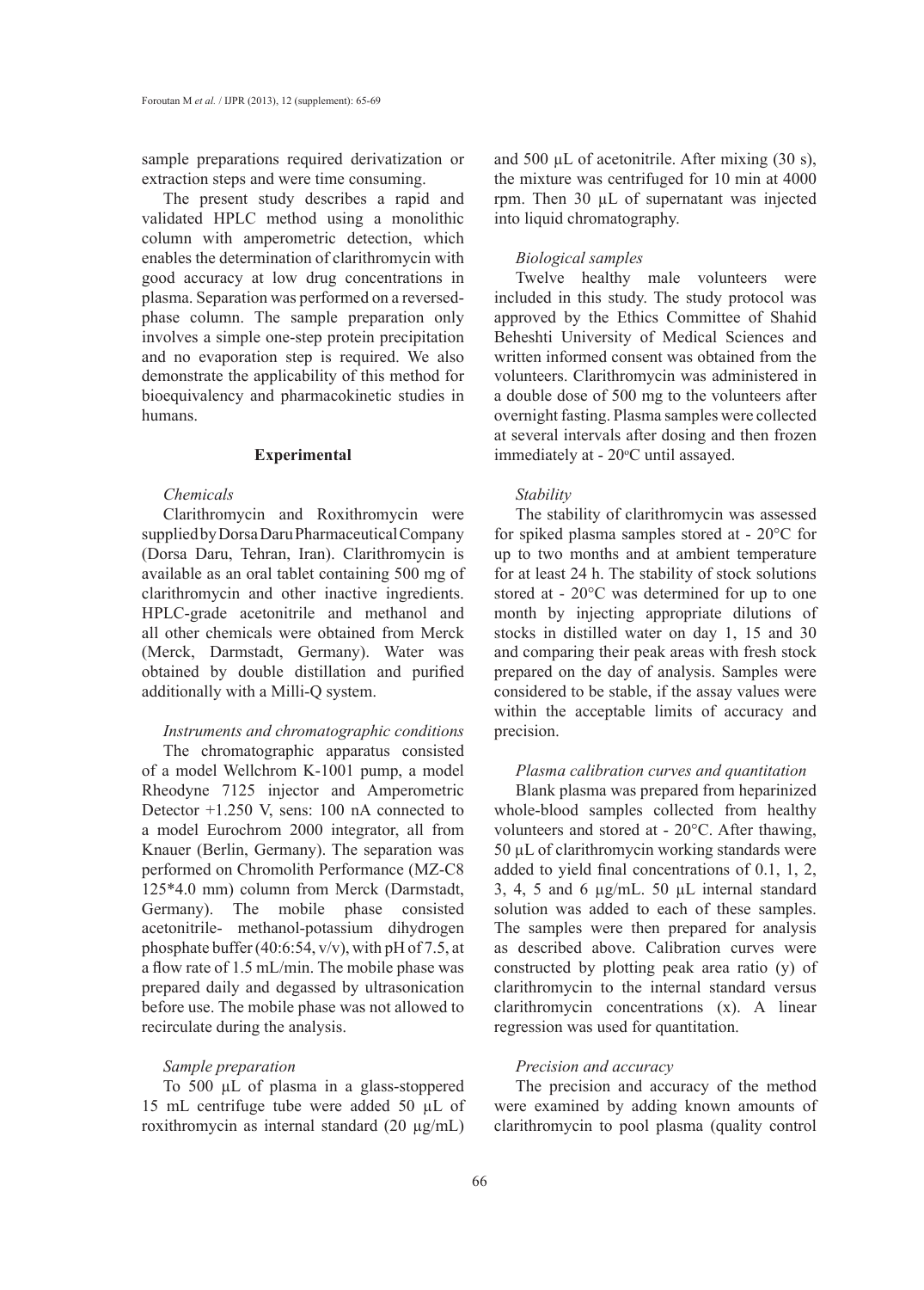samples). For intra-day precision and accuracy five replicate quality control samples at each concentration were assayed on the same day. The inter-day precision and accuracy were evaluated on three different days.

### *Limit of Quantification (LOQ) and recovery*

For the concentration to be accepted as LOQ, the percent deviation from the nominal concentration (accuracy) and the relative standard deviation must be  $\pm$  10% and less than 10%, respectively, considering at least five-times the response compared to the blank response. The analytical recovery for plasma at three different concentrations of clarithromycin (1.4, 2.8 and 4.2 µg/mL) was determined. Known amounts of clarithromycin were added to drugfree plasma and the internal standard was then added. The relative recovery of clarithromycin was calculated by comparing the peak areas for extracted clarithromycin from spiked plasma and a standard solution of clarithromycin in water/ methanol containing internal standard with the same initial concentration (six samples for each concentration level).

### *Pharmacokinetic analysis*

Clarithromycin pharmacokinetic parameters were determined by noncompartmental methods. Elimination rate constant (K) were estimated by the least-square regression of plasma concentration-time data points lying in the terminal log-linear region of the curves. Half-life (T1/2) was calculated as 0.693 divided by K. The area under the plasma concentrationtime curve from time zero to the last measurable concentration at time t (AUC0-t) was calculated using the trapezoidal rule. The area was extrapolated to infinity (AUC0-∞) by addition of Ct/K to AUC0-t where Ct is the last detectable drug concentration. Peak plasma concentration (Cmax) and time to peak concentration (Tmax) were derived from the individual subject concentration- time curves.

### **Results and Discussion**

Under the chromatographic conditions described, clarithromycin and the internal standard peaks were well resolved. Endogenous plasma components did not give any interfering peaks. Separation was performed on a reversed-phase column, which allows easy optimizing chromatographic conditions to obtain desirable resolution in a short time. Owing to use of the MZ-C8 column, much faster separations are possible as compared to traditional chromatographic columns packed. Accordingly, the chromatographic elution step is undertaken in a short time (less than 6 min) with high resolution. Figure 2 shows typical chromatograms of blank plasma in comparison to spiked samples analyzed for a pharmacokinetic study. The average retention times of clarithromycin and roxithromycin were 4.8 and 5.7 min, respectively. The peaks were of good shape and completely resolved from another at therapeutic concentrations of clarithromycin. In our method, sample preparation involves protein precipitation and no evaporation step is required. Protein precipitation became more efficient with increasing volumes of acetonitrile. However, greater volumes of acetonitrile diluted the sample, thereby affecting the sensitivity of the assay. To improve the sensitivity, a 1:1 ratio of acetonitrile to plasma was considered for sample preparation. Under this condition, the majority of protein was precipitated and clarithromycin and internal standard were free of inference from endogenous components in plasma. The calibration curve for the determination of clarithromycin in plasma was linear over the range 0.1-6 µg/mL. The linearity of this method was statistically confirmed. For each calibration curve, the intercept was not statistically different from zero. The correlation coefficients (r) for calibration curves were equal to or better than 0.999. The slops of plasma standard curves in the nine different preparations were practically the same (the CVs were less than 2% for the slopes of plasma standard curves). For each point of calibration standards, the concentrations were recalculated from the equation of the linear regression curves. The mean linear regression equation of calibration curve for the analyte was  $y = 0.669x + 0.0014$ , where y was the peak area ratio of the analyte to the internal standard and x was the concentration of the analyte. The analytical recovery for plasma at three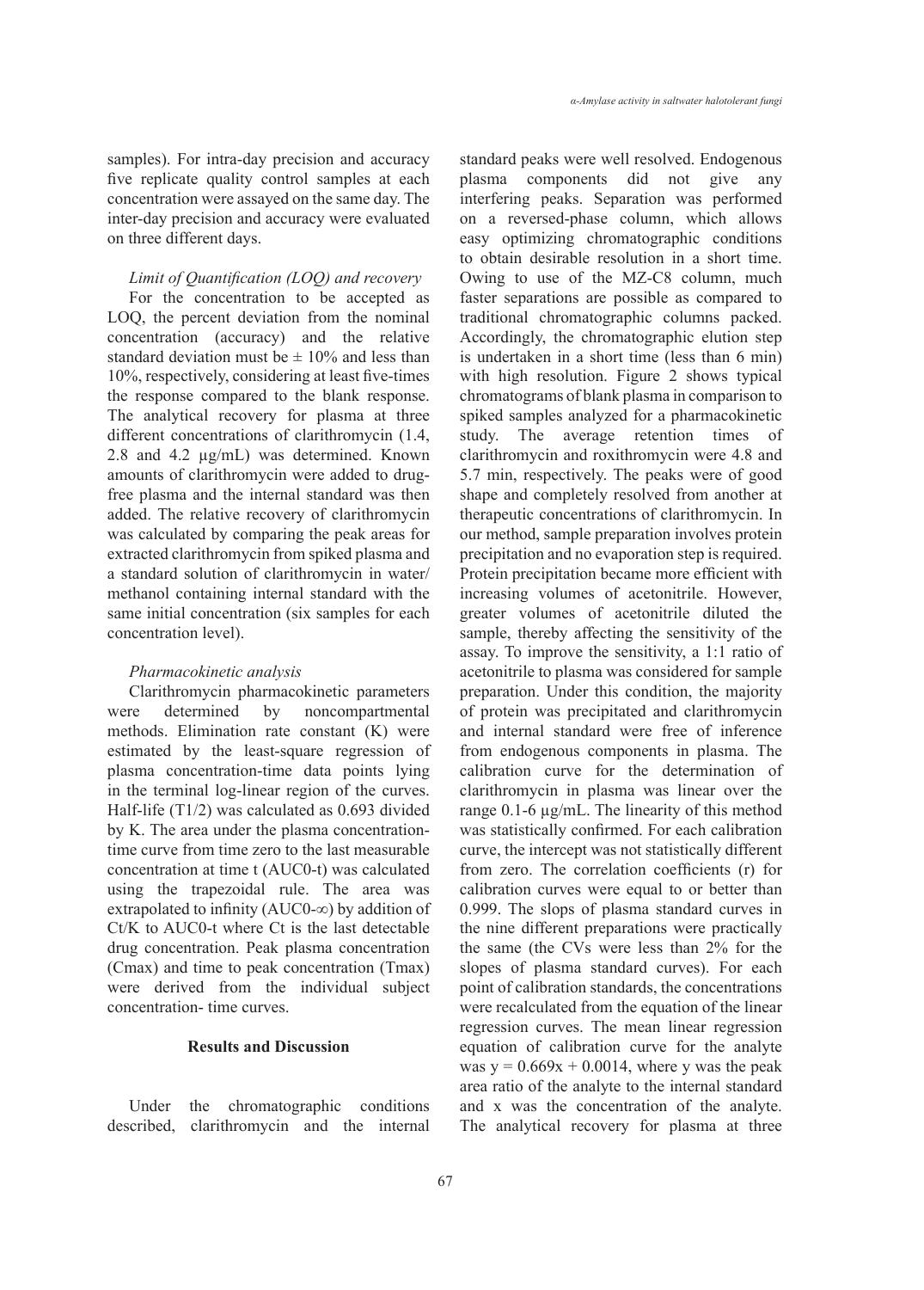different concentrations of clarithromycin was determined. Known amounts of clarithromycin were added to drug-free plasma in concentrations ranging from 1.4-4.2 µg/mL. The internal standard was added and the absolute recovery of clarithromycin was calculated by comparing the peak areas for extracted clarithromycin from spiked plasma and a standard solution of clarithromycin in methanol containing internal standard with the same initial concentration. The average recovery was  $95.5 \pm 0.58\%$  (n = 6) and the dependence on concentration is negligible. The recovery of internal standard, roxithromycin was almost complete (98.9%) at the concentration used in the assay  $(20 \mu g/mL)$ . Using amperometric detection method, the limit of quantification (LOQ), as previously defined, was 20 ng/mL for clarithromycin. This is sensitive enough for drug monitoring and other purposes such as pharmacokinetic studies. We assessed the precision of the method by repeated analysis of plasma specimens containing known concentrations of clarithromycin. As shown in Table 1, coefficients of variation were less than 2.2%, which is acceptable for the routine measurement of clarithromycin. Stability was determined for spiked plasma samples under the conditions as previously described. The results showed that the samples were stable during the mentioned conditions. The aim of our study was to develop a rapid and sensitive method for the routine analysis of biological samples in pharmacokinetic and bioequivalence studies of clarithromycin. This method is well suited for routine application in the clinical laboratory because of the speed of analysis and simple extraction procedure. Over 300 plasma samples were analyzed by this method without any significant loss of resolution. No change in the column efficiency and back pressure was also observed over the entire study time, thus proving its suitability. In this study plasma concentrations were determined in twelve healthy volunteers, who received 1000 mg of clarithromycin each. The mean values for the variable Cmax were 4.2 µg/mL. The mean values for the variable AUC were 39.6 h µg/mL. Figure 3 shows the mean plasma concentration-time profile of clarithromycin. The derived pharmacokinetic parameters of 12 healthy volunteers are

summarized in Table 2. These pharmacokinetic parameters are in good agreement with that found previously (1, 2).

#### **Conclusion**

A rapid and simple HPLC method has been described for the analysis of clarithromycin in plasma. Using  $MZ-C_8$  column, the chromatographic elution step is undertaken in a short time  $(6 \text{ min})$  with high resolution. In addition, the use of a simple one-spot sample preparation instead of more complex extraction procedures makes this method suitable for pharmacokinetic and bioequivalence studies of clarithromycin in humans.

### **Acknowledgment**

This work was supported by Noor Research and Educational Institute (TAVAN Institute).

### **References**

- Sweetman SC. (ed.) *Martindale, The Complete Drug*  (1) *Reference*. The Pharmaceutical Press, London (2011) 270-271.
- KA. Clinical pharmacokinetics of clarithromycin. *Clin. Pharmacokinet.* (1999 ) 37: 385- 98. (2)
- (3) Jiang Y, Wang J, Li H, Wang Y and Gu J. Determination of clarithromycin in human plasma by liquid chromatography–electrospray ionization tandem mass spectrometry *J. Pharmaceut. Biomed. Anal.* (2007) 43: 1460-64.
- De Velde F, Alffenaar J, Wessels A, Greijdanus B and (4) Uges D. Simultaneous determination of clarithromycin, rifampicin and their main metabolites in human plasma by liquid chromatography–tandem mass spectrometry. *J. Chromatogr. B* (2009) 877: 1771-77.
- (5) Shina J, Pauly D, Johnsona J and Fryea R. Simplified method for determination of clarithromycin in human plasma using protein precipitation in a 96-well format and liquid chromatography–tandem mass spectrometry. *J. Chromatogr. B* (2008) 871: 130-34.
- (6) Van Rooyen G, Smit M, de Jager A, Hundt H, Swart K and Hundt A. Sensitive liquid chromatography–tandem mass spectrometry method for the determination of clarithromycin in human plasma. *J. Chromatogr. B* (2002) 768: 223-29.
- Li W, Jia H and Zhao K. Determination of (7)clarithromycin in rat plasma by HPLC–UV method with pre-column derivatization. *Talanta* (2007) 71: 385-90.